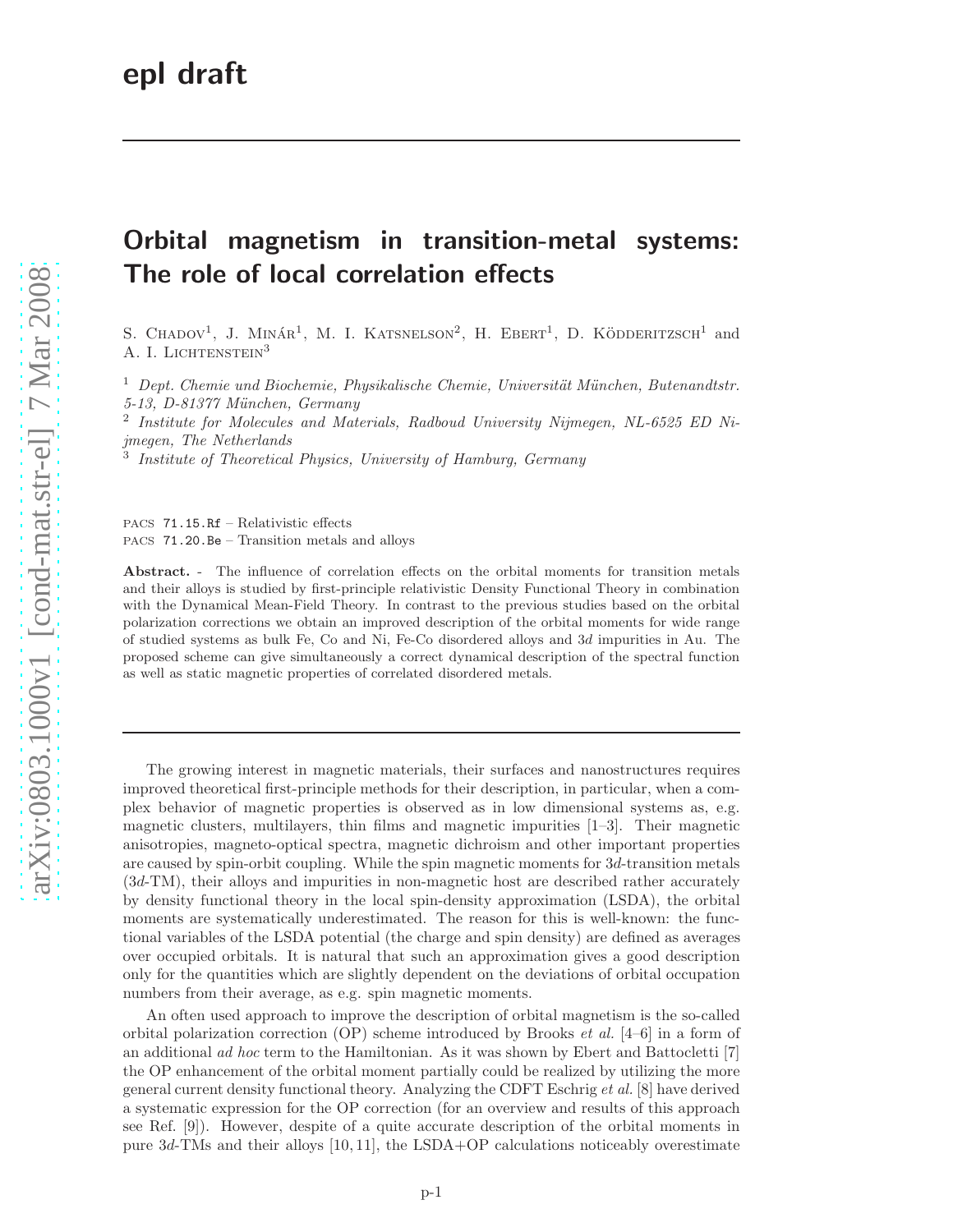the unquenched orbital moments of the  $3d$ -TM impurities in noble metal hosts [9, 12, 13]. In the case of clusters deposited on metal surfaces Gambardella *et al.* [2] have noticed that the Racah parameter has to be reduced by about 50% in order to describe the experimental orbital moments correctly. However, in this case the calculated magnetic anisotropy is still much too high [2, 14].

An alternative approach is based on the explicit account for the local (on-site) many-body correlations. In particular, Solovyev *et al.* [15, 16] have shown on the basis of calculations within the random-phase approximation that the OP picture is one of the limits of the more general LSDA+U concept [17] and the later can provide a better agreement with experiment for pure Fe, Co and Ni.

On the other hand, the LSDA+U approach fails to give a proper description for the spectral properties of the 3d-TMs having problems with the bandwidth, spin splitting and satellite in Ni, absence of quasiparticle damping, etc. [18, 19].

A state of the art way to treat the local correlation (Hubbard) effects is based on the Dynamical Mean-Field Theory (for review see [20]) which takes into account dynamical correlation effects, in particular spin-flip processes induced by fluctuations. Combined with the LSDA this scheme (LSDA+DMFT) provides a very reliable basis explaining a wide range of both static and spectral properties of 3d-TM materials (magneto-optics, photoemission, total energy, etc.) [18, 19, 21–23]. In contrast to all the previous approaches this method allows to study systematically the temperature dependence of the electronic structure and gives an adequate description of magnetic properties of Fe and Ni in a broad temperature range [18].

The well-known complication of combining the LSDA with the DMFT is the uncertainty in separating of the Hubbard Hamiltonian from the LSDA one, the so-called double-counting problem. As it was indicated by numerous DMFT studies, the static many-body effects which can be overcounted in the LSDA+DMFT combination are relatively small in  $3d$ -TMs. Accordingly, for the description of spectral properties the established procedure is to leave only the dynamical part of the self-energy by setting it to zero at the Fermi level [18,19,24]. However, as it was recently shown by Braun et al. [23], that this approximation is not sufficient for a precise description of the angular-resolved photoemission spectra of Ni and an additional static orbital polarization should be included.

In this letter we demonstrate that accounting for the orbital polarization in the static part of the LSDA+DMFT provides a proper description not only for the spectral properties but also for the spin and orbital magnetic moments for a wide range of 3d-TM systems (bcc Fe, hcp Co and fcc Ni, bcc  $Fe<sub>x</sub>Co<sub>1-x</sub>$  disordered alloys as well as 3d-impurities in the Au host).

The calculations were done within the relativistic full potential Green's function (SPR-KKR) method [25]. As a DMFT-solver the relativistic version of the so-called Spin-Polarized T-Matrix Plus Fluctuation Exchange (SPTF) approximation [24, 26] was used. According to this scheme the local Green's function is obtained by the corresponding site projection of the full KKR Green's function. The local Green's function is needed to obtain the bath Green's function for the Anderson impurity model via the saddle-point equation. The bath Green's function is used as an input for the SPTF scheme to calculate the local self-energy. The latter is added as an additional energy-dependent potential in the radial Dirac equation which is solved to calculate the new full KKR Green's function. This procedure is repeated until the self-consistency in both the self-energy and the charge density is achieved. The scheme has already been successfully applied for the description of magneto-optics [27] and photoemission [22, 23] in 3d-TMs including corresponding matrix element effects.

In the present work we concentrate on a more accurate account for the orbital polarization when calculating the self-energy. This is achieved by treating the static part of the self-energy on a Hartree-Fock level (first-order contribution in terms of the Coulomb interaction) described in a local approximation to the self-energy by the LSDA+U method. The static double-counting is subtracted from the self-energy in the so-called "around mean-field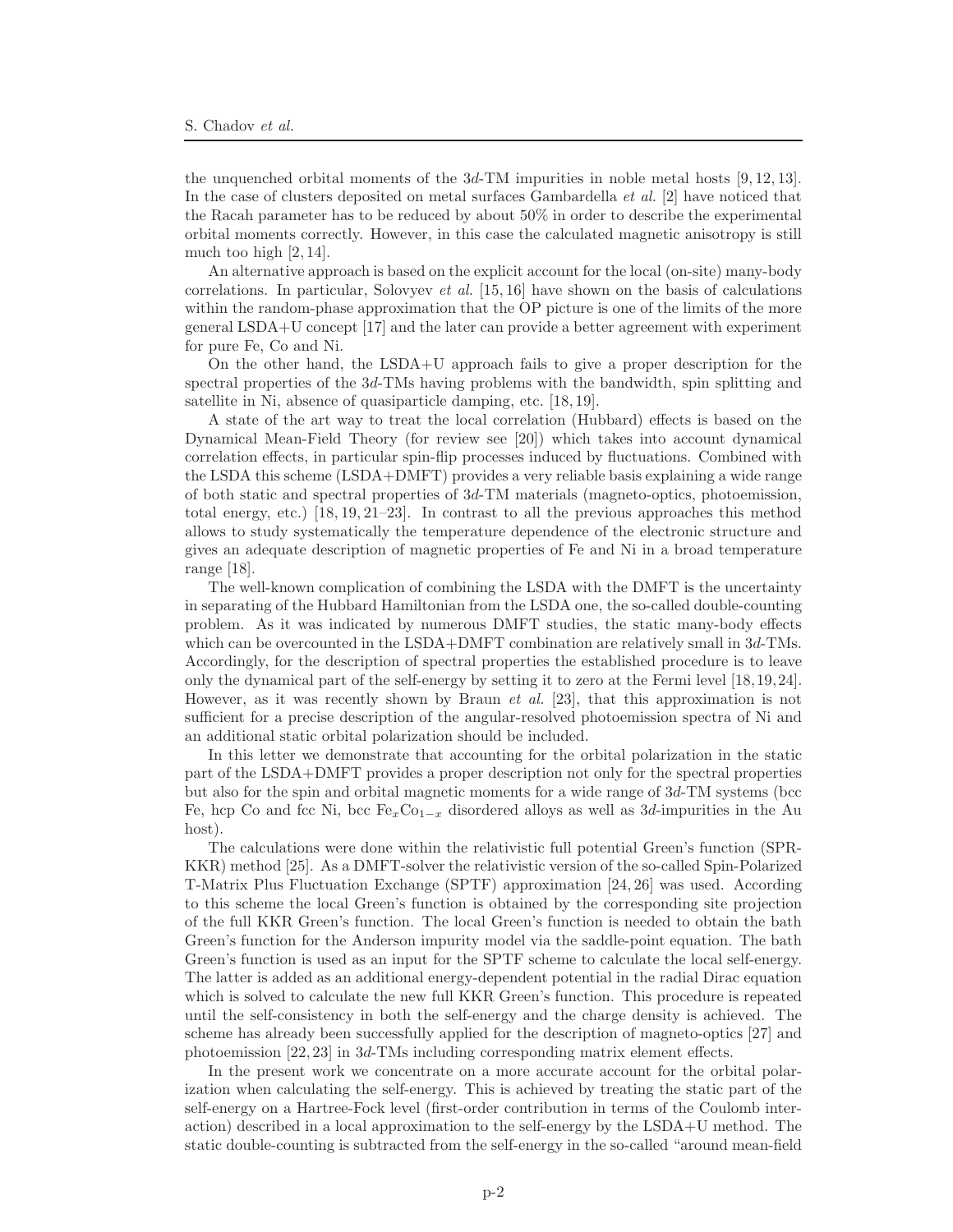

Fig. 1: (color online) Spin (left panel) and orbital (right panel) magnetic moments in bcc Fe, hcp Co and fcc Ni calculated using LSDA+DMFT (hatched blue bars) compared with plain LSDA calculations (black filled bars) and experimental data (red bars) taken from Refs. [29–31]. The corresponding DMFT parameters are  $U_{\text{Fe}} = 2 \text{ eV}$ ,  $U_{\text{Co}} = U_{\text{Ni}} = 3 \text{ eV}$  and  $J_{\text{Fe}} = J_{\text{Co}} = J_{\text{Ni}} = 0.9 \text{ eV}$ .

limit"(AMF) of LSDA+U as given by Czyzyk and Sawatsky [28]:

$$
V_{m\sigma}^{\text{LSDA+U}}(\vec{r}) - V_{m\sigma}^{\text{LSDA}}(\vec{r}) \approx \sum_{m'} U_{mm'} \left( n_{m'-\sigma} - n_{-\sigma}^0 \right) + \sum_{m' \neq m} \left( U_{mm'} - J_{mm'} \right) \left( n_{m'\sigma} - n_{\sigma}^0 \right), \tag{1}
$$

where  $n_{m\sigma}$  are the occupation numbers of the localized d-orbitals and  $n_{\sigma}^0$  stands for the sum  $\frac{1}{2l+1}\sum_m n_{m\sigma}$ .

The self-energy within the DMFT can be calculated in terms of two parameters: averaged screened Coulomb interaction  $U$  and exchange interaction  $J$ . For the latter the screening is usually not crucial; the value of J can be calculated directly from LSDA and is approximately equal to 0.9 eV for all 3d elements. This value has been adopted for all calculations presented here. Different methods of calculating the screened Coulomb interaction U for 3d-TMs lead to estimates in the range between 2-3 eV which have been used here (see discussion below).

A comparison to experiment for the spin and orbital magnetic moments calculated within LSDA+DMFT for bcc Fe, hcp Co and fcc Ni using the experimental values for the lattice parameters is shown in Fig. 1. The self-energy was parameterized using the values  $U = 3$  eV for Co and Ni, and  $U = 2$  eV for Fe. As expected, the LSDA+DMFT approach gives results similar to the OP correction: the small orbital splittings imposed by the LSDA+DMFT around the Fermi level have almost no effect on the spin moment, but enhance the orbital moment in an appreciable way.

By construction the dynamical part of the self-energy  $\Sigma$  in the vicinity of the Fermi level behaves like that of a Fermi liquid. Thus it cannot noticeably affect integral quantities as spin and orbital magnetic moments. On the other hand, the applied AMF static double counting which splits the orbitals only slightly at the Fermi level, has no impact on the renormalization of the density of states. As it follows from Fig. 2, the total DOS curves calculated within LSDA and LSDA+U as well as within LSDA+ $\Sigma$  (e.g. only dynamical part of self energy is used) and LSDA+DMFT are nearly indistinguishable.

As the energy shifts of the  $(-m, -m)$  and  $(m, m)$  matrix elements of the Green's function occur in opposite directions, the total DOS shift for a given spin character appears to be small. As a result, the most affected quantity is the orbital magnetic moment while the change of the spin moment is negligible. At the same time the renormalization of the spectrum is controlled by the dynamical part of the self-energy.

It follows from the various DMFT studies as well as from the DMFT+GW-based calculation [32] that realistic values of U for  $3d$ -TMs are found between 2-3 eV. As it is shown in Fig. 1 this range of U parameters brings both spin and orbital moments into very close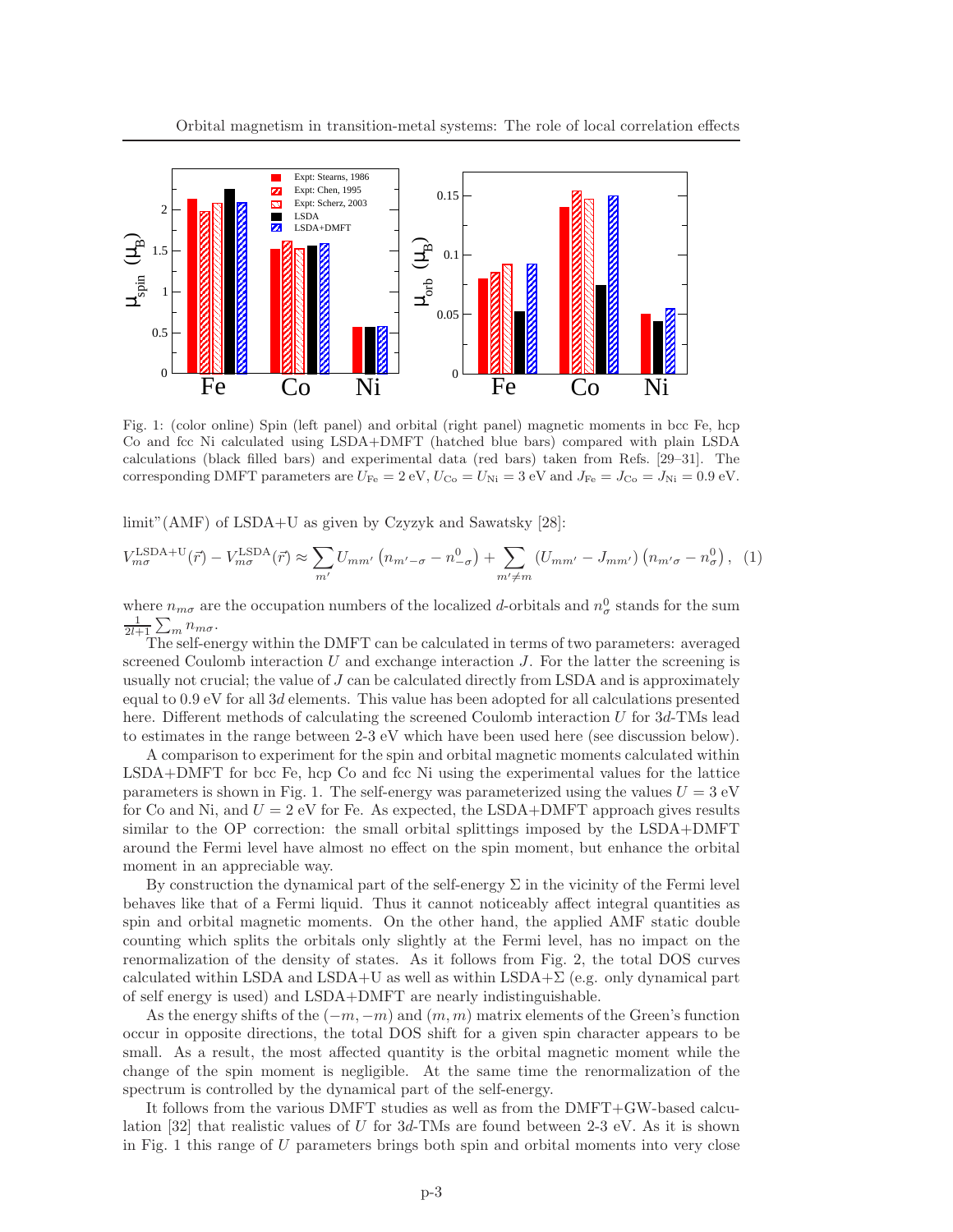

Fig. 2: (color online) Spin-resolved total DOS for hcp Co calculated via different approaches: black solid curve corresponds to plain LSDA, dotted (red) curve - accounts for local static correlations only  $(LSDA+U)$ , light (green) solid line - only dynamical part of the self-energy  $(LSDA+\Sigma)$  is used, dashed (blue) - both static and dynamic correlations are taken into account (LSDA+DMFT). The corresponding DMFT parameters are  $U_{\text{Co}} = 3$  eV and  $J_{\text{Co}} = 0.9$  eV.

agreement with experiment. In the case of Fe the deviation of the orbital moment for U above 2 eV are found to be rather big (see Fig. 3), so that the optimal values of  $U$  are confined within 1.5-2 eV. On the other hand, it was already proposed [18] that the local approximation (DMFT) works much better for Ni and Co than for Fe due to relative softness of magnons in the latter case. Recently, the essential non-locality of correlation effects in Fe was also demonstrated experimentally by angle-resolved photoemission [33].

It is worth to mention that some of the experimental results (Refs. [30, 31]) are obtained from the measurements of the x-ray magnetic circular dichroism (XMCD) at the  $L_{2,3}$ -edges. The sum rules used to derive the spin and orbital magnetic moments from XMCD spectra provide only the d-shell contributions to the total spin and orbital moments. In Fig. 1 these values are compared to the calculated total spin and orbital moments. However, as it follows from the calculations, the s- and p-contributions to the total spin moments constitute at



Fig. 3: (color online) Dependence of spin (black squares) and orbital (red circles) magnetic moments on U parameter. Magnetic moments are given in units of ratios of  $\lt \mu_{\exp} >$  which is the average over the experimental moments (taken from Refs. [29–31]). Experimental values are marked with open squares (spin) and circles (orbital). The case  $U = 0$  corresponds to the plain LSDA calculations. For all  $U \neq 0$  the J parameter is fixed to 0.9 eV.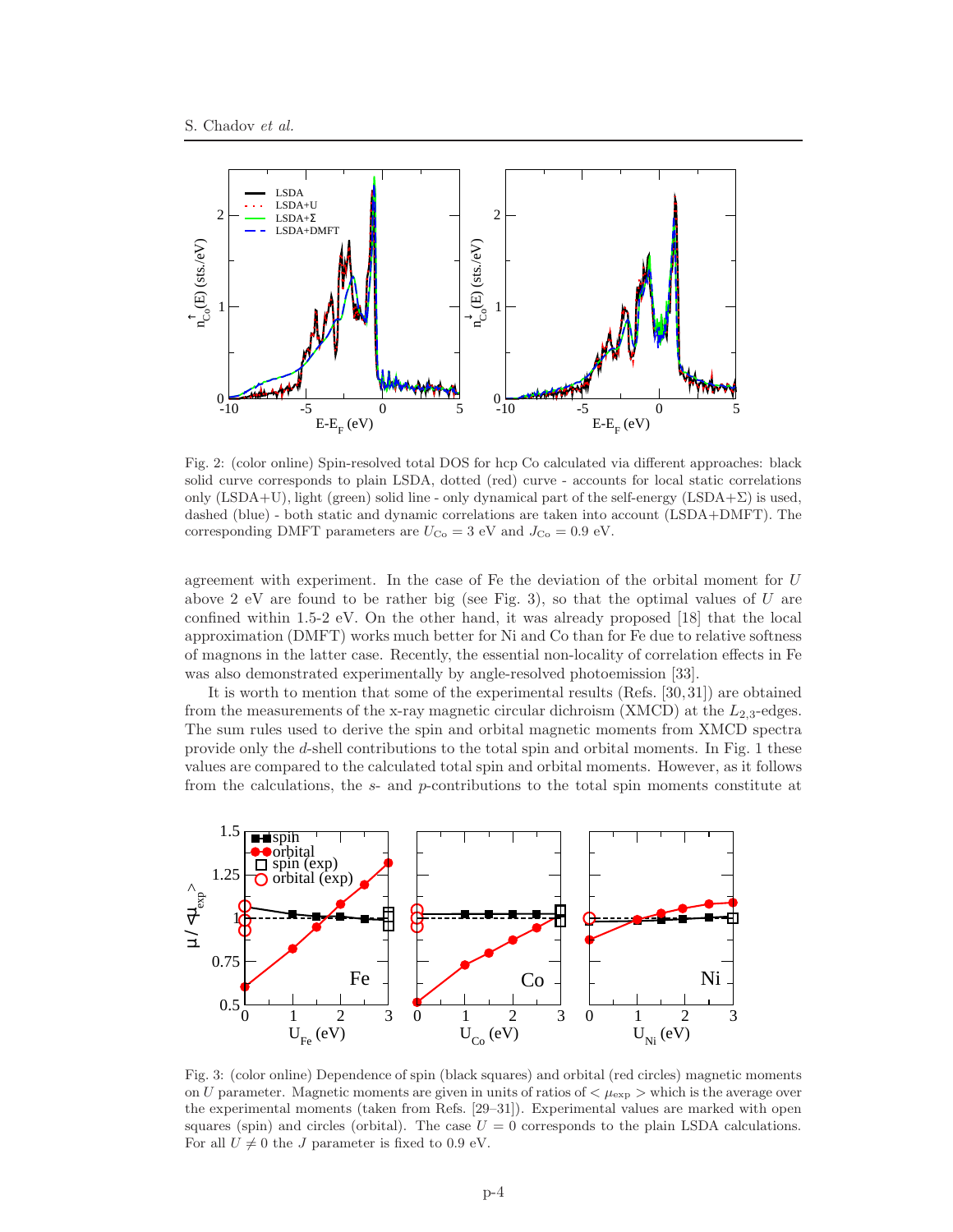

Fig. 4: (color online) Spin (left panel) and orbital (right panel) total magnetic moments of disordered bcc Fe<sub>x</sub>Co<sub>1−x</sub> alloys calculated as a function of Fe concentration x via LSDA+DMFT (black line, filled squares), compared to present plain LSDA (black line, open squares), LSDA+OP calculations [11] (green line, filled circles), and experimental data (red triangles) taken from Refs. [29]. The corresponding DMFT parameters are  $U_{\text{Fe}} = 2 \text{ eV}$ ,  $U_{\text{Co}} = 3 \text{ eV}$  and  $J_{\text{Fe}} = J_{\text{Co}} = 0.9 \text{ eV}$ . In nature the bcc structure exists only for  $x > 0.25$ .

most 5%. The corresponding contributions to the total orbital moments are found even smaller and thus could be neglected.

Among other advantages, the SPR-KKR method utilized in the present work can straightforwardly combine the Coherent Potential Approximation (CPA) theory describing disordered alloys with the DMFT scheme. The latter is illustrated for the bcc  $Fe_xCo_{1-x}$  disordered alloys. As one can see from Fig. 4, while the spin magnetic moments for all approaches agree rather well, LSDA+DMFT considerably improves the orbital moments in comparison to plain LSDA calculations in a way similar to the result obtained by Ebert and Battocletti using the LSDA+OP combined with the CPA [11]. Also in contrast to both the LSDA and LSDA+OP calculations, a more pronounced agreement with experimental spin magnetic moments is achieved by LSDA+DMFT within the Fe-rich area of concentrations.

As a further example we consider the unquenching of the orbital moment of 3d-TM impurities embedded in Au. Tab. 1 illustrates the results of LSDA+DMFT calculations compared to the experimental orbital to spin moment ratios. For the case of a Co impurity we have reached a drastic improvement when comparing to previous OP studies [9, 12, 13]; the latter gives a ratio of orbital to spin magnetic moments of about 0.7 whereas the ratio calculated in the present work is very close to the experimental value 0.35. For the case of Fe the agreement with experiment is not perfect but still reasonable.

Here we want to mention that no relaxation of the lattice near the impurity was considered. As reported in Ref. [34] for the case of an Co impurity in Au the additional lattice relaxation (about 2%) leads to a about 5% decrease for the spin and 28% decrease for the

Table 1: Orbital to spin ratios of total magnetic moments of diluted Fe and Co impurities embedded in fcc Au host calculated via LSDA+DMFT compared with present plain LSDA and experimental data [12]. The corresponding DMFT parameters are are  $U_{\text{Fe}} = 2 \text{ eV}$ ,  $U_{\text{Co}} = 3 \text{ eV}$  and  $J_{\text{Fe}} = J_{\text{Co}} =$ 0.9 eV.

|                        |       | $\vert$ LSDA LSDA+DMFT LSDA+OP [12] Exp. |       |
|------------------------|-------|------------------------------------------|-------|
| $Fe0.008Au0.992$ 0.007 | 0.018 | 0.098                                    | 0.034 |
| $Co0.015Au0.985$ 0.109 | 0.345 | (0.7)                                    | 0.336 |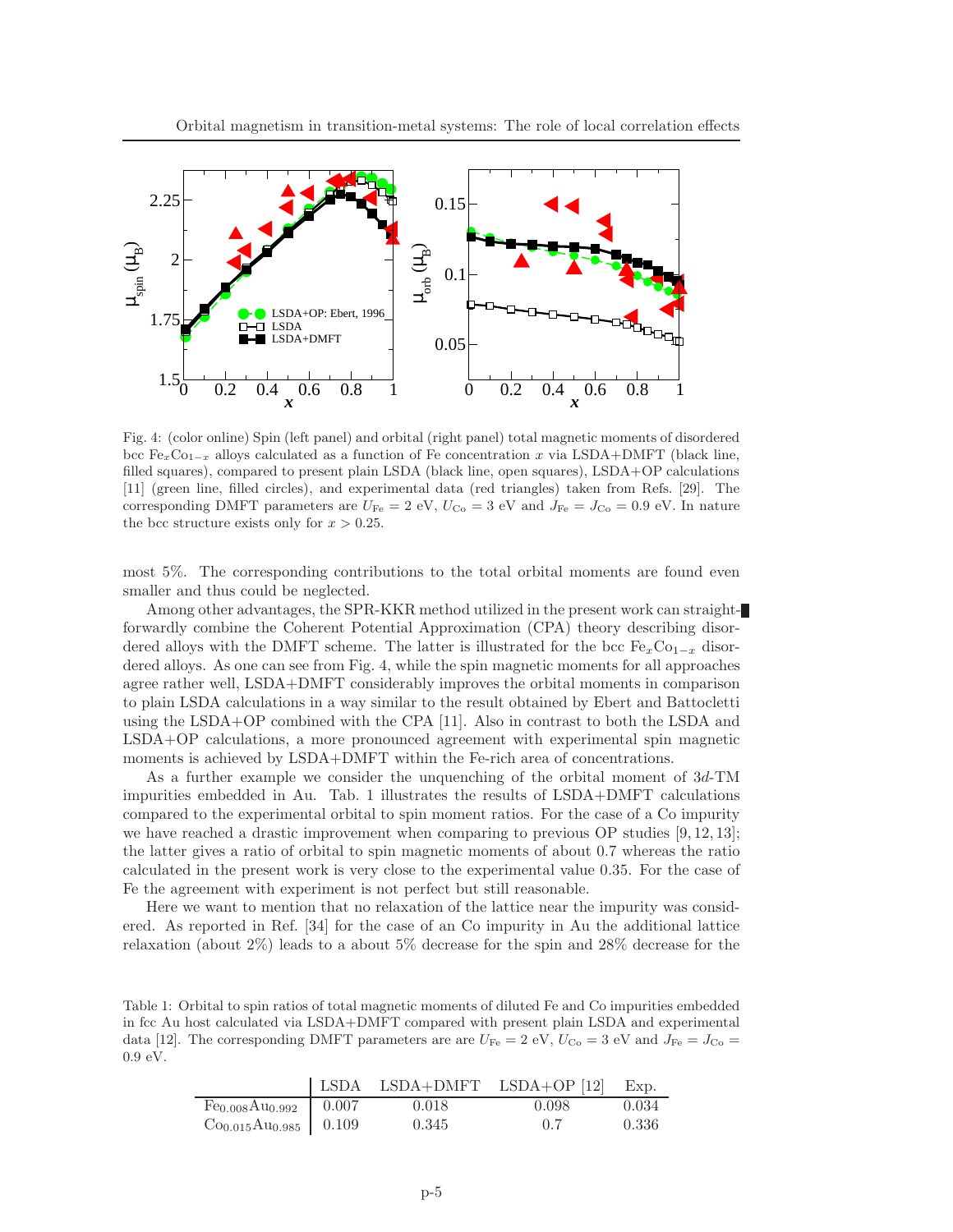orbital magnetic moment of the impurity atom, leading to a 25% reduction for the orbital to spin moment ratio. Assuming corresponding changes for our results gives good agreement with experiment. Thus, although the lattice relaxation around the impurity site might be an important factor a complete description of the magnetic properties of impurities require first of all a satisfying treatment of correlation effects.

Summarizing the results, we emphasize that the presented LSDA+DMFT scheme which has proven already its efficiency in the description of the spectral properties of  $3d$ -TMs has also greatly improved the description of the orbital magnetic moments for pure transition metals, their alloys and impurities in noble metal host.

Acknowledgements. – This work was supported by the Deutsche Forschungsgemeinschaft within the priority program "Moderne und universelle first-principles-Methoden für Mehrelektronensysteme in Chemie und Physik" (SPP 1145/2).

## **REFERENCES**

- [1] Stöhr, J. Magn. Magn. Materials 200, 470 (1999).
- [2] P. Gambardella, S. Rusponi, M. Veronese, S. S. Dhesi, C. Grazioli, A. Dallmeyer, I. Cabria, R. Zeller, P. H. Dederichs, K. Kern, et al., Science 300, 1130 (2003).
- [3] J. Bansmann, S. H. Baker, C. Binns, J. A. Blackman, J. P. Bucher, J. Dorantes-Davila, V. Dupuis, L. Favre, D. Kechrakos, A. Kleibert, et al., Surface Science Reports 56, 189 (2005).
- [4] M. S. S. Brooks, Physica B 130, 6 (1985).
- [5] O. Eriksson, B. Johansson, and M. S. S. Brooks, J. Phys.: Condensed Matter 1, 4005 (1989).
- [6] O. Eriksson, M. S. S. Brooks, and B. Johansson, Phys. Rev. B 41, 7311 (1990).
- [7] H. Ebert, M. Battocletti, and E. K. U. Gross, Europhys. Lett. 40, 545 (1997).
- [8] H. Eschrig, M. Sargolzaei, K. Koepernik, and M. Richter, Europhysics Letters 72, 611 (2005).
- [9] M. Sargolzaei, Ph.D. thesis, Fakultät Mathematik und Naturwissenschaften der Technischen Universität Dresden (2006).
- [10] P. Söderlind, O. Eriksson, B. Johansson, R. C. Albers and A. M. Boring, Phys. Rev. B 45, 12911 (1992).
- [11] H. Ebert and M. Battocletti, Solid State Commun. 98, 785 (1996).
- [12] W. D. Brewer, A. Scherz, C. Sorg, H. Wende, K. Baberschke, P. Bencok and S. Frota-Pessôa, Physical Review Letters 93, 077205 (2004).
- [13] S. Frota-Pessôa, Phys. Rev. B 69, 104401 (2004).
- [14] B. Nonas, I. Cabria, R. Zeller, P. H. Dederichs, T. Huhne, and H. Ebert, Phys. Rev. Letters 86, 2146 (2001).
- [15] I. V. Solovyev, A. I. Liechtenstein, and K. Terakura, Phys. Rev. Letters 80, 5758 (1998).
- [16] I. V. Solovyev, Phys. Rev. Letters 95, 267205 (2005).
- [17] V. I. Anisimov, J. Zaanen, and O. K. Andersen, Phys. Rev. B 44, 943 (1991).
- [18] A. I. Lichtenstein, M. I. Katsnelson, and G. Kotliar, cond-mat/0102297 (2001).
- [19] A. Grechnev, I. DiMarco, M. I. Katsnelson, A. I. Lichtenstein, J. Wills, and O. Eriksson, Phys. Rev. B 76, 035107 (2007).
- [20] G. Kotliar, S. Y. Savrasov, K. Haule, V. S. Oudovenko, O. Parcollet, and C. A. Marianetti, Reviews of Modern Physics 78, 865 (2006).
- [21] A. Perlov, S. Chadov, and H. Ebert, Phys. Rev. B 68, 245112 (2003).
- [22] J. Min´ar, H. Ebert, C. DeNada¨ı, N. B. Brookes, F. Venturini, G. Ghiringhelli, L. Chioncel, M. I. Katsnelson and A. I. Lichtenstein, Phys. Rev. Letters 95, 166401 (2005).
- [23] J. Braun, J. Minár, H. Ebert, M. I. Katsnelson and A. I. Lichtenstein, Phys. Rev. Letters 97, 227601 (2006).
- [24] M. I. Katsnelson and A. I. Lichtenstein, European Physics Journal B 30, 9 (2002).
- [25] J. Minár, L. Chioncel, A. Perlov, H. Ebert, M. I. Katsnelson and A. I. Lichtenstein, Phys. Rev. B 72, 45125 (2005).
- [26] L. V. Pourovskii, M. I. Katsnelson and A. I. Lichtenstein, Phys. Rev. B 72, 115106 (2005).
- [27] S. Chadov, J. Minár, H. Ebert, A. Perlov, L. Chioncel, M. I. Katsnelson and A. I. Lichtenstein Phys. Rev. B 74, 140411(R) (2006).
- [28] M. T. Czyzyk and G. A. Sawatsky, Phys. Rev. B 49, 14211 (1994).